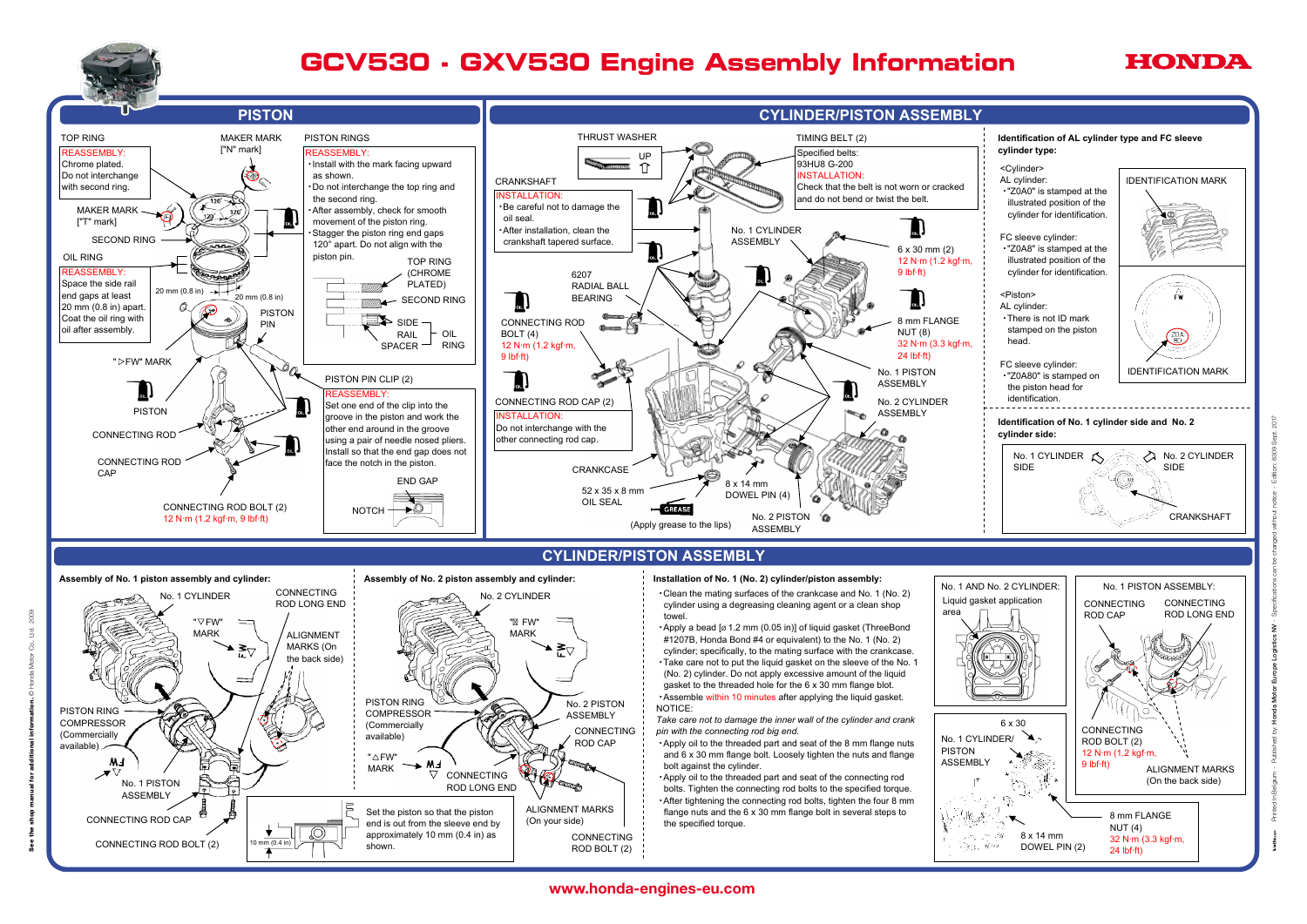





- 
- 
- 
- 
- 
- 
- 
- 
- 
- 
- 



Printed In Belgium - Published by: Honda Motor Europe Logistics NV - Specifications can be changed without notice - Edition: 8309 Sept. 2017